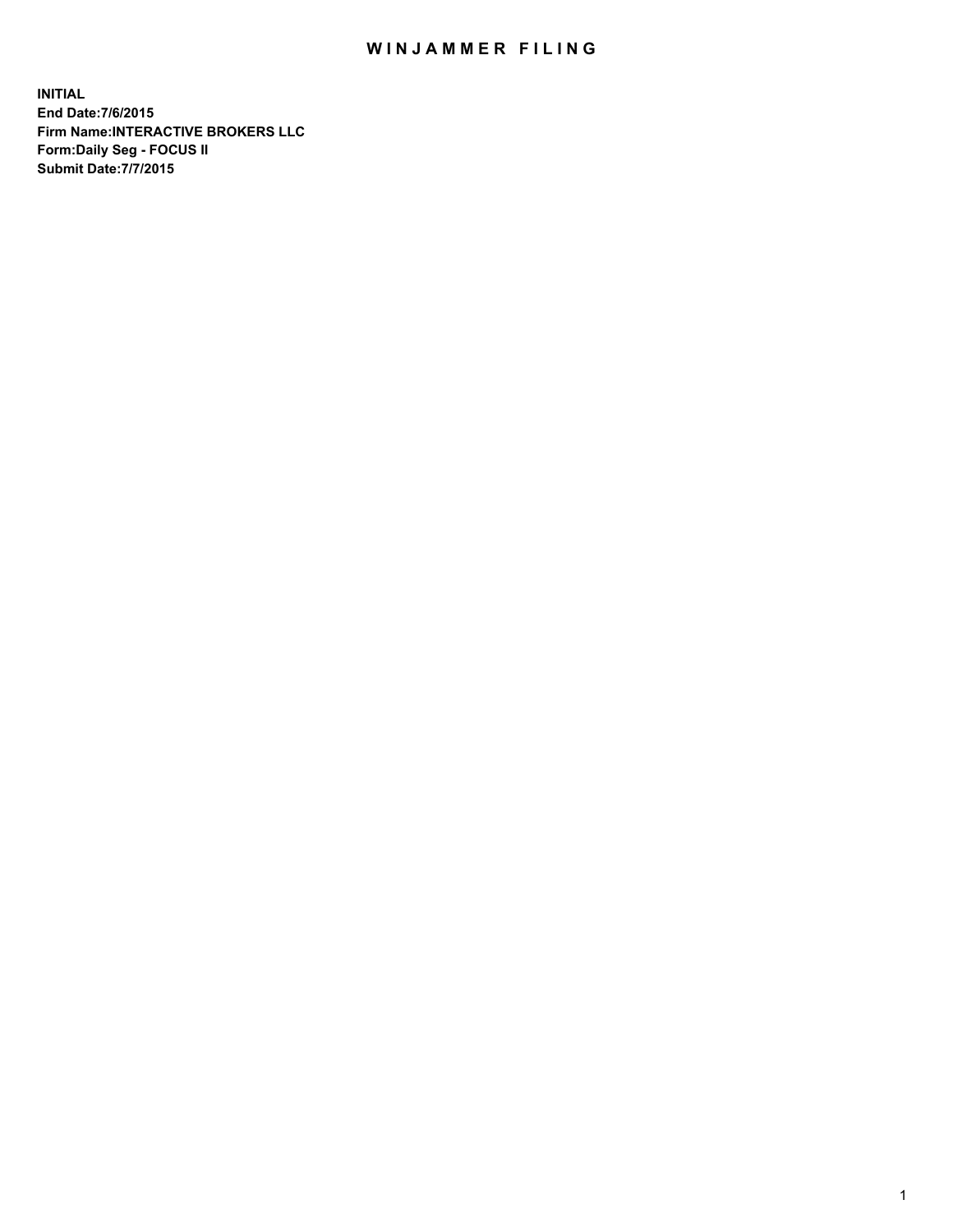## **INITIAL End Date:7/6/2015 Firm Name:INTERACTIVE BROKERS LLC Form:Daily Seg - FOCUS II Submit Date:7/7/2015 Daily Segregation - Cover Page**

| Name of Company<br><b>Contact Name</b><br><b>Contact Phone Number</b><br><b>Contact Email Address</b>                                                                                                                                                                                                                          | <b>INTERACTIVE BROKERS LLC</b><br><b>Michael Ellman</b><br>203-422-8926<br>mellman@interactivebrokers.co<br>$\mathbf{m}$ |  |
|--------------------------------------------------------------------------------------------------------------------------------------------------------------------------------------------------------------------------------------------------------------------------------------------------------------------------------|--------------------------------------------------------------------------------------------------------------------------|--|
| FCM's Customer Segregated Funds Residual Interest Target (choose one):<br>a. Minimum dollar amount: ; or<br>b. Minimum percentage of customer segregated funds required:% ; or<br>c. Dollar amount range between: and; or<br>d. Percentage range of customer segregated funds required between:% and%.                         | $\overline{\mathbf{0}}$<br>0<br><u>155,000,000 245,000,000</u><br>0 <sub>0</sub>                                         |  |
| FCM's Customer Secured Amount Funds Residual Interest Target (choose one):<br>a. Minimum dollar amount: ; or<br>b. Minimum percentage of customer secured funds required:%; or<br>c. Dollar amount range between: and; or<br>d. Percentage range of customer secured funds required between:% and%.                            | $\overline{\mathbf{0}}$<br>0<br>80,000,000 120,000,000<br>0 <sub>0</sub>                                                 |  |
| FCM's Cleared Swaps Customer Collateral Residual Interest Target (choose one):<br>a. Minimum dollar amount: ; or<br>b. Minimum percentage of cleared swaps customer collateral required:% ; or<br>c. Dollar amount range between: and; or<br>d. Percentage range of cleared swaps customer collateral required between:% and%. | $\overline{\mathbf{0}}$<br>$\overline{\mathbf{0}}$<br>0 <sub>0</sub><br>0 <sub>0</sub>                                   |  |

Attach supporting documents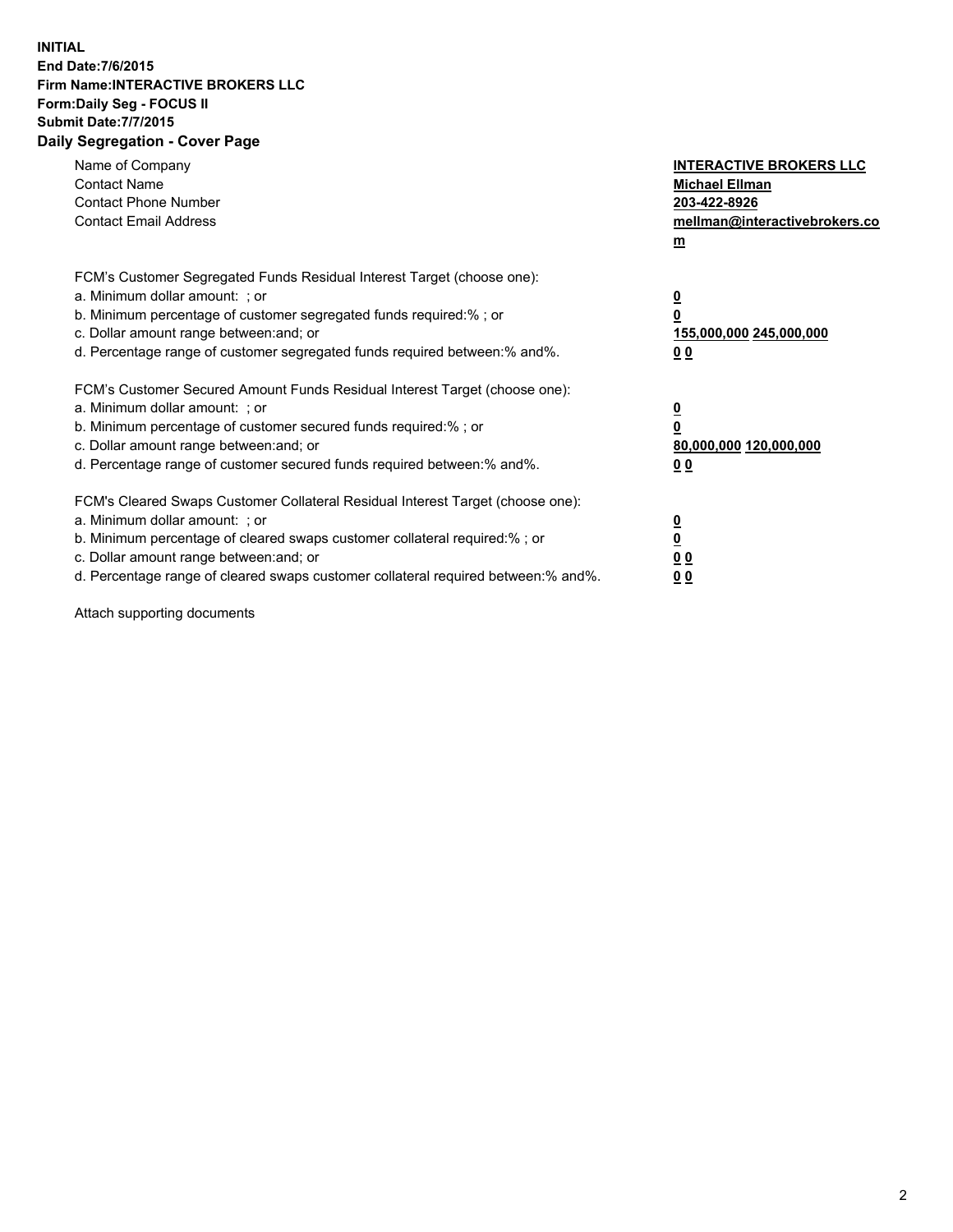**INITIAL End Date:7/6/2015 Firm Name:INTERACTIVE BROKERS LLC Form:Daily Seg - FOCUS II Submit Date:7/7/2015 Daily Segregation - Secured Amounts**

## Foreign Futures and Foreign Options Secured Amounts Amount required to be set aside pursuant to law, rule or regulation of a foreign government or a rule of a self-regulatory organization authorized thereunder **0** [7305] 1. Net ledger balance - Foreign Futures and Foreign Option Trading - All Customers A. Cash **486,992,803** [7315] B. Securities (at market) **0** [7317] 2. Net unrealized profit (loss) in open futures contracts traded on a foreign board of trade **-17,873,898** [7325] 3. Exchange traded options a. Market value of open option contracts purchased on a foreign board of trade **28,296** [7335] b. Market value of open contracts granted (sold) on a foreign board of trade **-94,045** [7337] 4. Net equity (deficit) (add lines 1. 2. and 3.) **469,053,156** [7345] 5. Account liquidating to a deficit and account with a debit balances - gross amount **256,122** [7351] Less: amount offset by customer owned securities **0** [7352] **256,122** [7354] 6. Amount required to be set aside as the secured amount - Net Liquidating Equity Method (add lines 4 and 5) **469,309,278** [7355] 7. Greater of amount required to be set aside pursuant to foreign jurisdiction (above) or line 6. **469,309,278** [7360] FUNDS DEPOSITED IN SEPARATE REGULATION 30.7 ACCOUNTS 1. Cash in banks A. Banks located in the United States **0** [7500] B. Other banks qualified under Regulation 30.7 **0** [7520] **0** [7530] 2. Securities A. In safekeeping with banks located in the United States **481,943,908** [7540] B. In safekeeping with other banks qualified under Regulation 30.7 **0** [7560] **481,943,908** [7570] 3. Equities with registered futures commission merchants A. Cash **0** [7580] B. Securities **0** [7590] C. Unrealized gain (loss) on open futures contracts **0** [7600] D. Value of long option contracts **0** [7610] E. Value of short option contracts **0** [7615] **0** [7620] 4. Amounts held by clearing organizations of foreign boards of trade A. Cash **0** [7640] B. Securities **0** [7650] C. Amount due to (from) clearing organization - daily variation **0** [7660] D. Value of long option contracts **0** [7670] E. Value of short option contracts **0** [7675] **0** [7680] 5. Amounts held by members of foreign boards of trade A. Cash **133,203,932** [7700] B. Securities **0** [7710] C. Unrealized gain (loss) on open futures contracts **-1,801,070** [7720] D. Value of long option contracts **28,302** [7730] E. Value of short option contracts **-94,041** [7735] **131,337,123** [7740] 6. Amounts with other depositories designated by a foreign board of trade **0** [7760] 7. Segregated funds on hand **0** [7765] 8. Total funds in separate section 30.7 accounts **613,281,031** [7770] 9. Excess (deficiency) Set Aside for Secured Amount (subtract line 7 Secured Statement Page 1 from Line 8) **143,971,753** [7380] 10. Management Target Amount for Excess funds in separate section 30.7 accounts **80,000,000** [7780] 11. Excess (deficiency) funds in separate 30.7 accounts over (under) Management Target **63,971,753** [7785]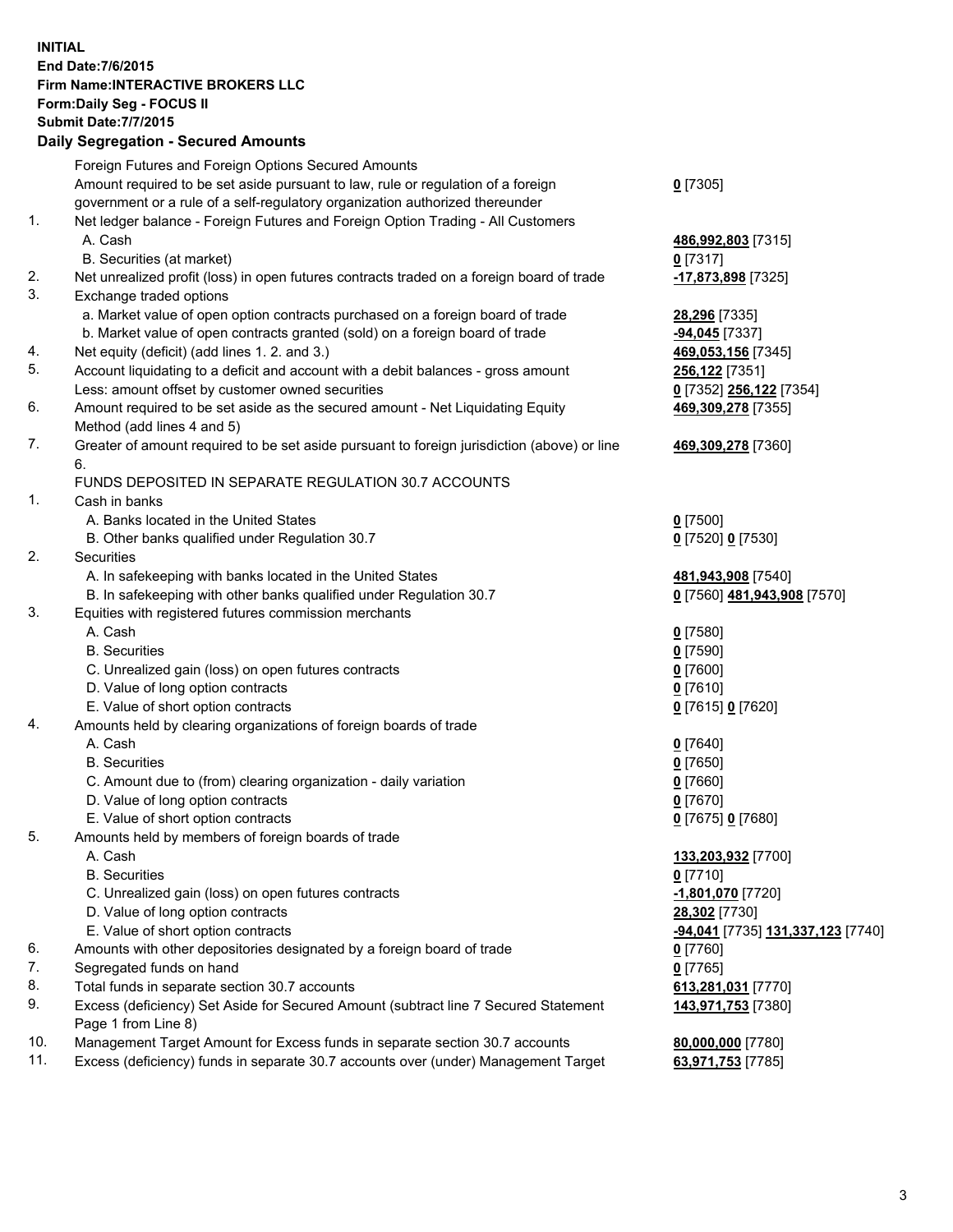**INITIAL End Date:7/6/2015 Firm Name:INTERACTIVE BROKERS LLC Form:Daily Seg - FOCUS II Submit Date:7/7/2015 Daily Segregation - Segregation Statement** SEGREGATION REQUIREMENTS(Section 4d(2) of the CEAct) 1. Net ledger balance A. Cash **2,591,722,313** [7010] B. Securities (at market) **0** [7020] 2. Net unrealized profit (loss) in open futures contracts traded on a contract market **5,756,301** [7030] 3. Exchange traded options A. Add market value of open option contracts purchased on a contract market **79,590,782** [7032] B. Deduct market value of open option contracts granted (sold) on a contract market **-161,961,004** [7033] 4. Net equity (deficit) (add lines 1, 2 and 3) **2,515,108,392** [7040] 5. Accounts liquidating to a deficit and accounts with debit balances - gross amount **175,908** [7045] Less: amount offset by customer securities **0** [7047] **175,908** [7050] 6. Amount required to be segregated (add lines 4 and 5) **2,515,284,300** [7060] FUNDS IN SEGREGATED ACCOUNTS 7. Deposited in segregated funds bank accounts A. Cash **401,931,105** [7070] B. Securities representing investments of customers' funds (at market) **1,380,517,521** [7080] C. Securities held for particular customers or option customers in lieu of cash (at market) **0** [7090] 8. Margins on deposit with derivatives clearing organizations of contract markets A. Cash **12,221,388** [7100] B. Securities representing investments of customers' funds (at market) **96,141,918** [7110] C. Securities held for particular customers or option customers in lieu of cash (at market) **0** [7120] 9. Net settlement from (to) derivatives clearing organizations of contract markets **-796,980** [7130] 10. Exchange traded options A. Value of open long option contracts **1,184,107** [7132] B. Value of open short option contracts **-3,666,243** [7133] 11. Net equities with other FCMs A. Net liquidating equity **-52,156,556** [7140] B. Securities representing investments of customers' funds (at market) **883,157,423** [7160] C. Securities held for particular customers or option customers in lieu of cash (at market) **0** [7170] 12. Segregated funds on hand **0** [7150] 13. Total amount in segregation (add lines 7 through 12) **2,718,533,683** [7180] 14. Excess (deficiency) funds in segregation (subtract line 6 from line 13) **203,249,383** [7190] 15. Management Target Amount for Excess funds in segregation **155,000,000** [7194]

16. Excess (deficiency) funds in segregation over (under) Management Target Amount Excess

**48,249,383** [7198]